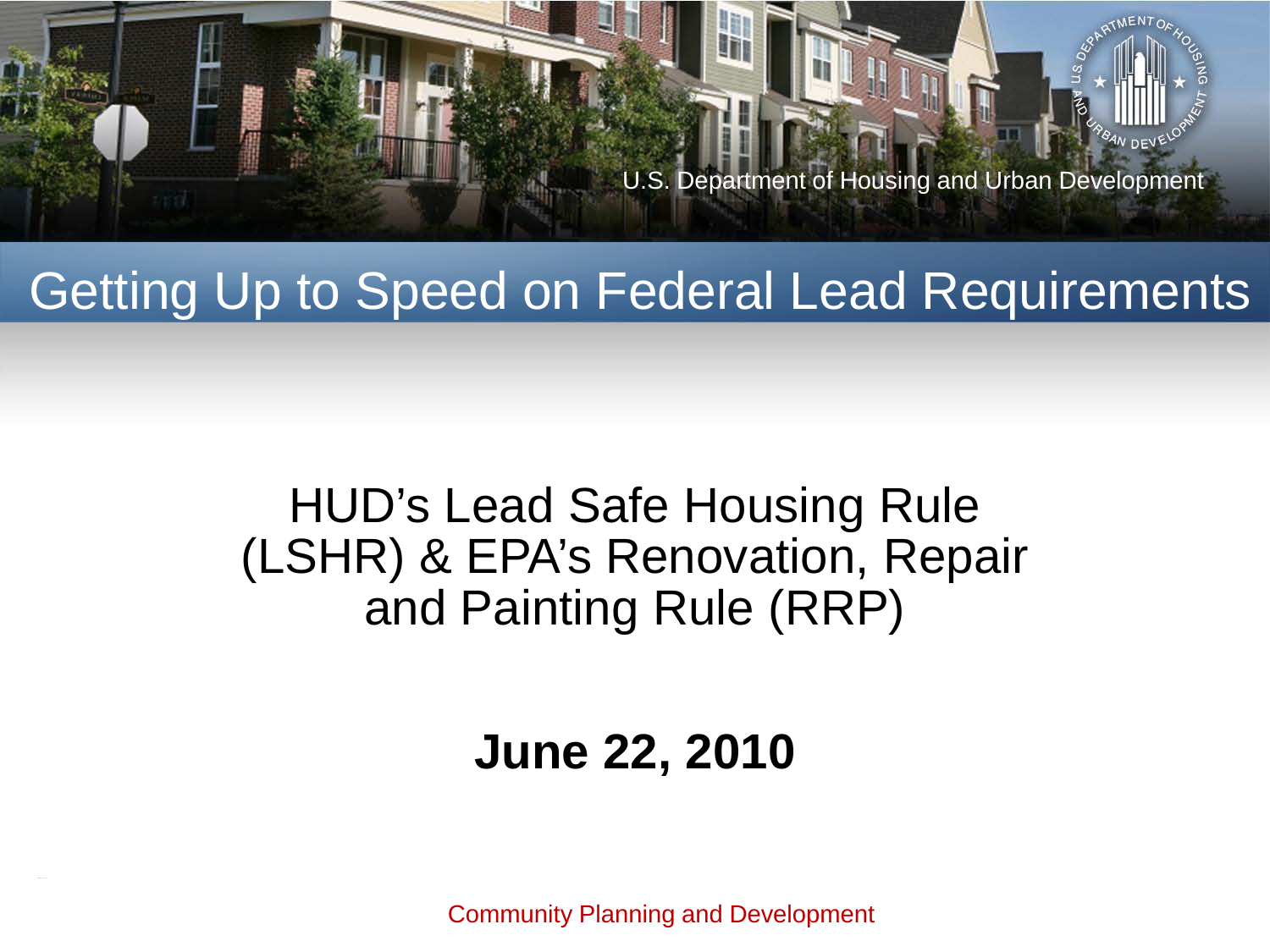### Speakers and Q and A Format

- **Speakers** 
	- Kevin Roddy, ICF and Rachel Riley, HUD
- How to ask questions
	- Change status in Live Meeting from green to purple
	- Press \*1 to ask a question through Premiere **Conference** 
		- Provide Name and Organization
		- If question already answered, press \*2 to remove from queue
	- Change status back to green after question answered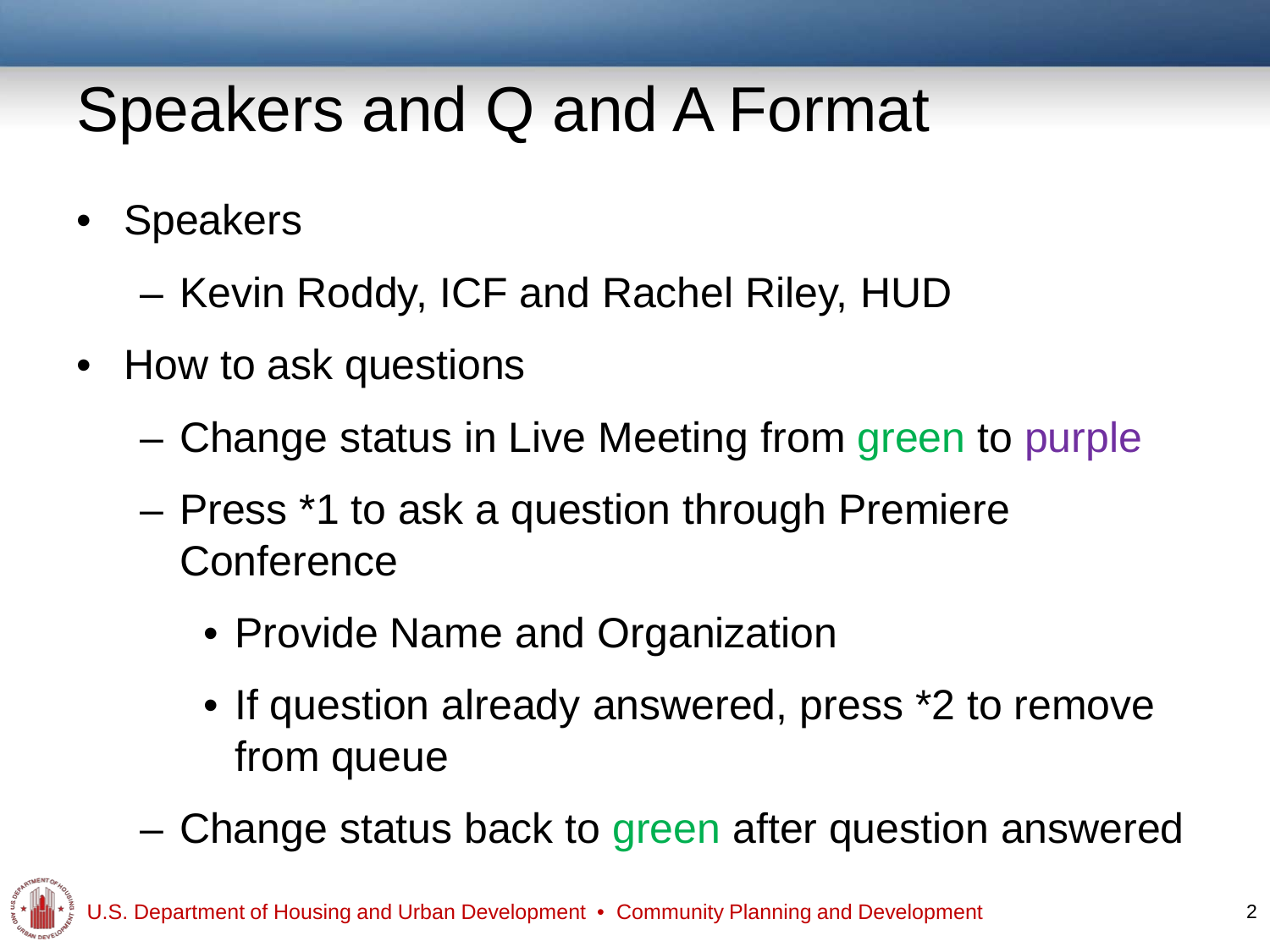#### Federal Lead Requirements

- Lead Safe Housing Rule (LSHR) – Applies to HUD-assisted residential properties
- Disclosure Rule
	- Applies to all residential properties
- Renovation, Repair and Paint (RRP) Rule
	- Applies to all residential properties and nonresidential child occupied facilities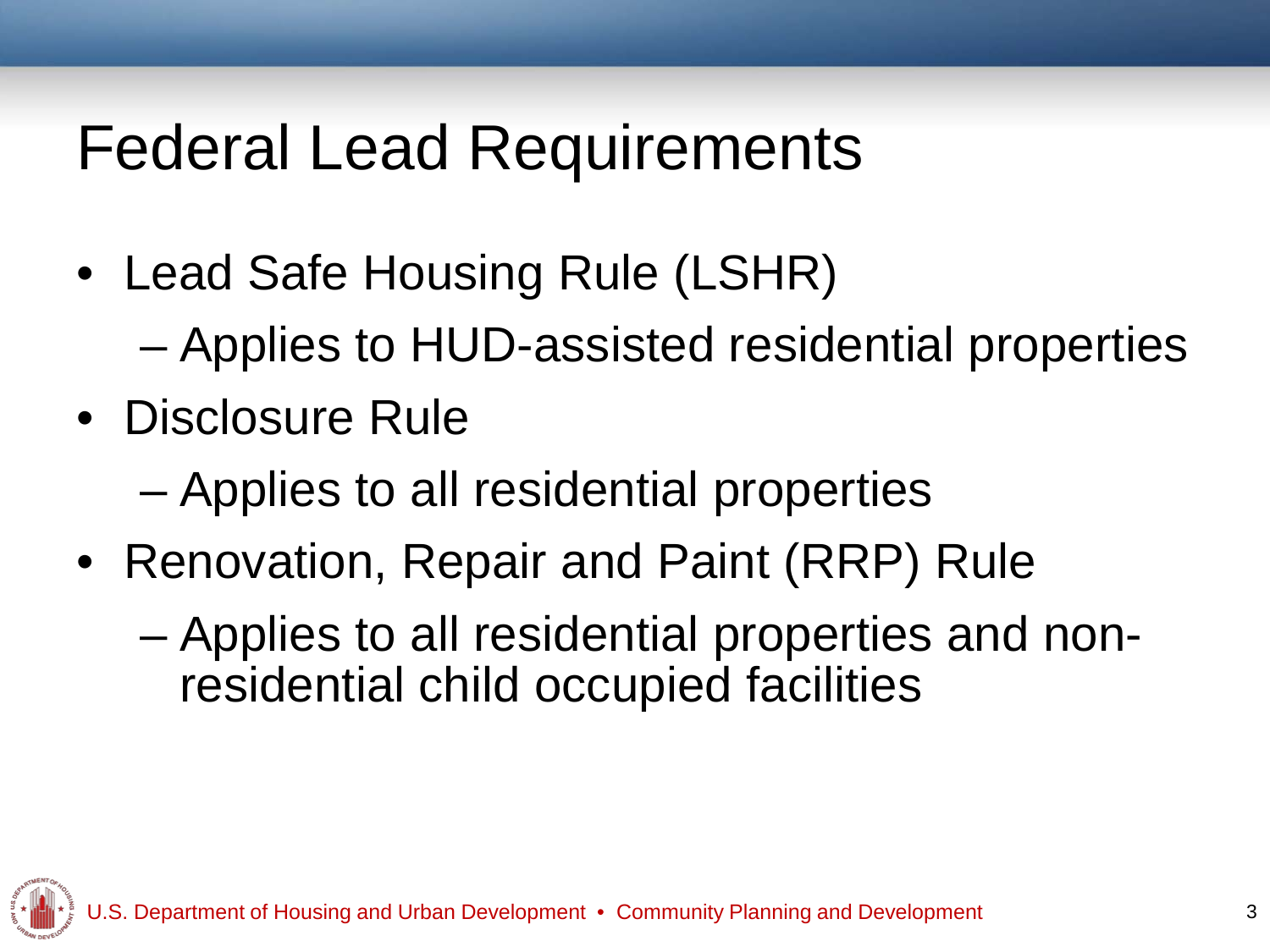# Lead Safe Housing Rule

• Lead Safe Housing Rule (LSHR) applies to housing units (both homeowner occupied and rental units) built prior to 1978

– See full rule in 24 CFR Part 35

- Lead evaluation and hazard reduction treatment depends on *type and level of assistance* which is the lower of:
	- Per unit rehabilitation hard costs (all funds) OR
	- Per unit federal assistance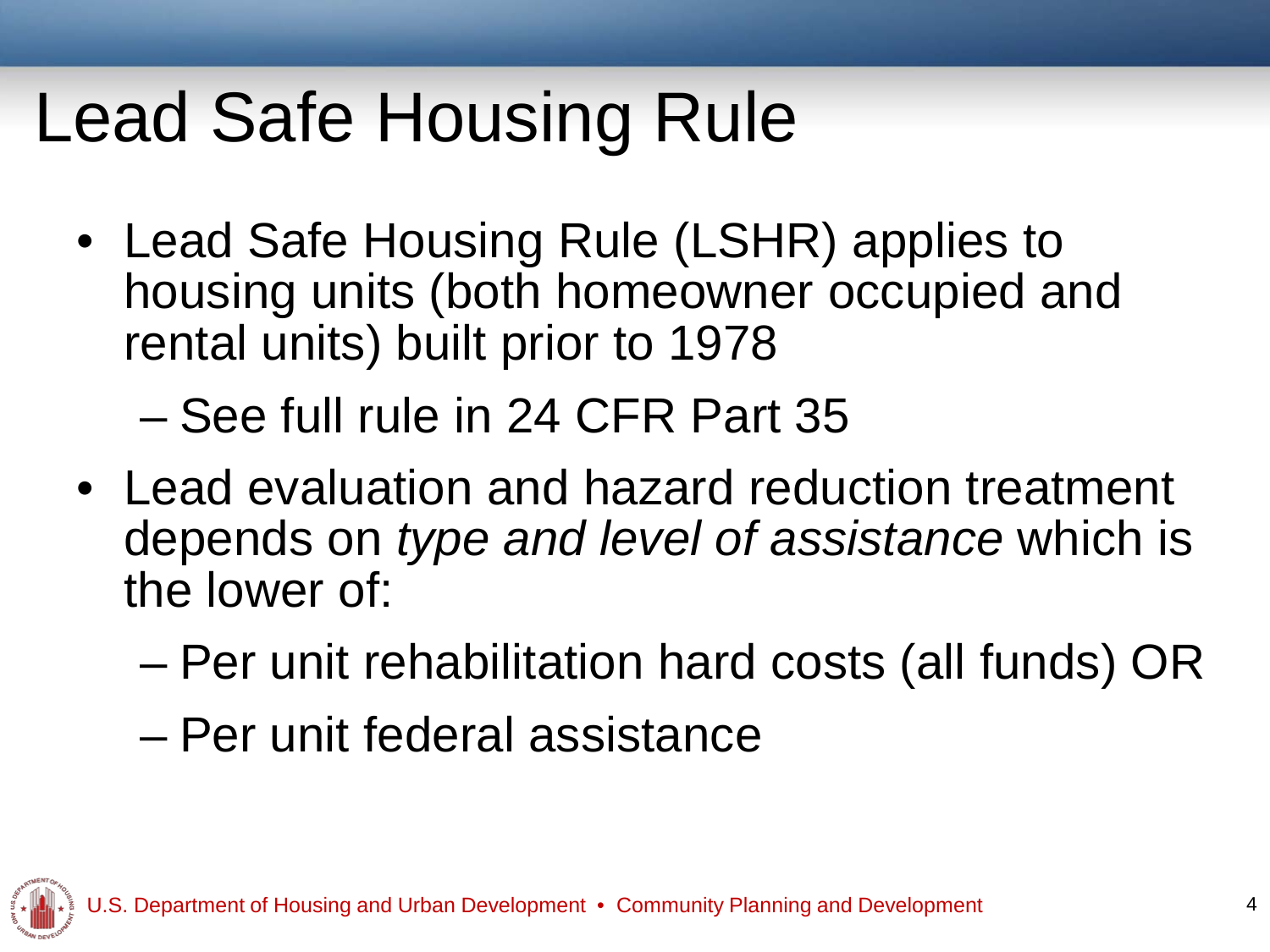#### Lead Safe Housing Rule -Rehabilitation

- Evaluation activity depends on level of assistance per unit:
	- $-$  Up to and including \$5,000 = Paint testing
	- $-$  More than \$5,000 up to \$25,000 = Risk assessment
	- $-$  More than \$25,000 = Risk assessment
- Notification:
	- Notice of Lead Hazard Evaluation to homeowner within 15 days of receipt of risk assessment or leadbased paint inspection report
	- Alternatively, with presumption provide "Notice of Presumption", within 15 days to occupant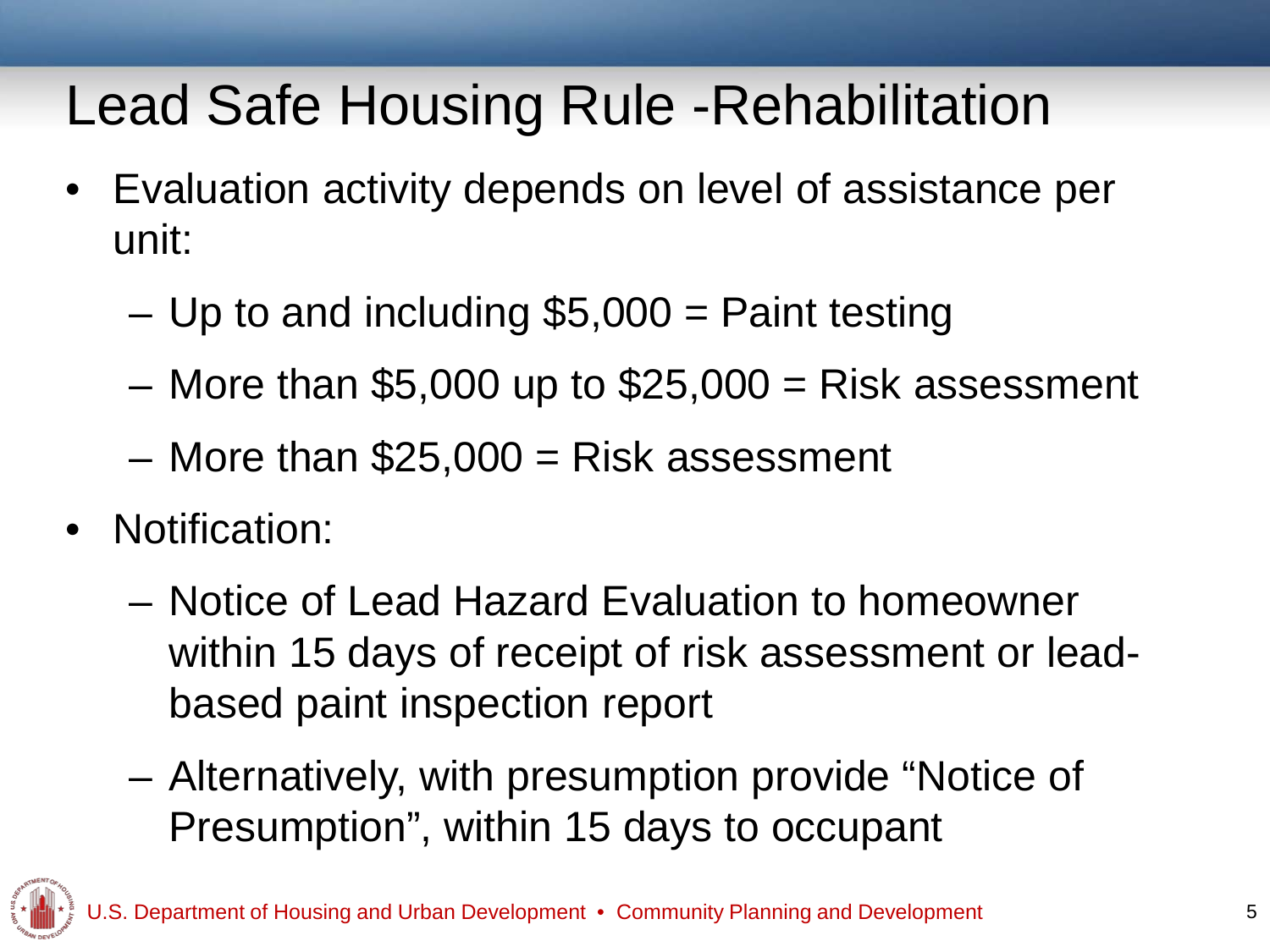#### Lead Safe Housing Rule –Rehabilitation (cont)

- Presumption of lead-based paint and/or leadbased paint hazards
	- Conduct standard treatments in lieu of interim controls on applicable surfaces, bare soil, OR
	- Abate all applicable surfaces, including bare soil
- Requires documentation of presumption and work specifications that relate to either standard treatments or abatement

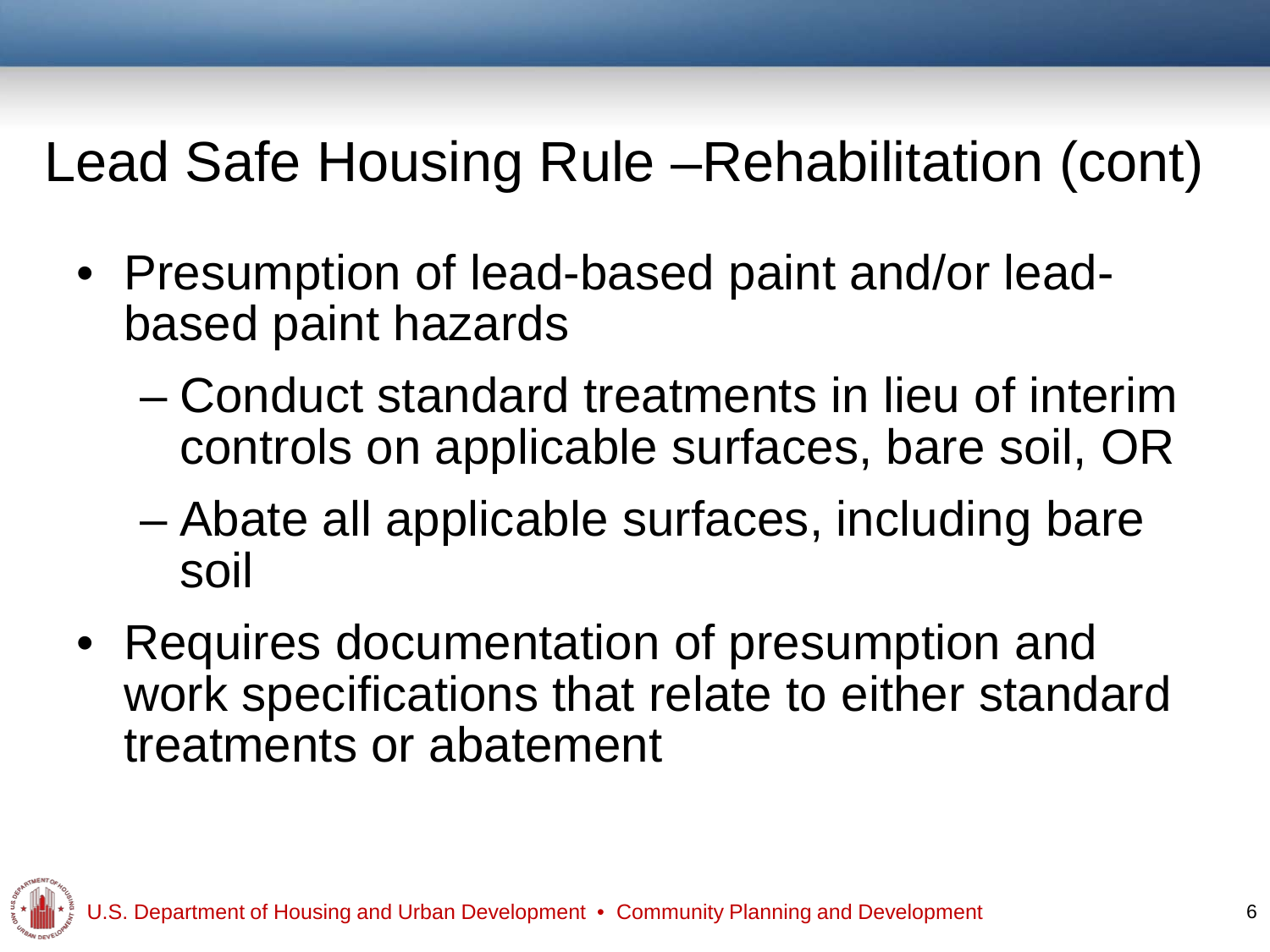#### Lead Safe Housing Rule – Rehabilitation (cont)

- How to address units that have the presence of lead-based paint depends upon amount of assistance:
	- $-$  Up to  $$5k$  = repair surfaces to be disturbed using safe work practices & using a certified renovation firm
	- Greater than \$5k to \$25k = interim controls of lead hazards using safe work practices & trained workers of a certified renovation firm
	- $-$  > \$25k = abatement of all lead hazards using a certified abatement firm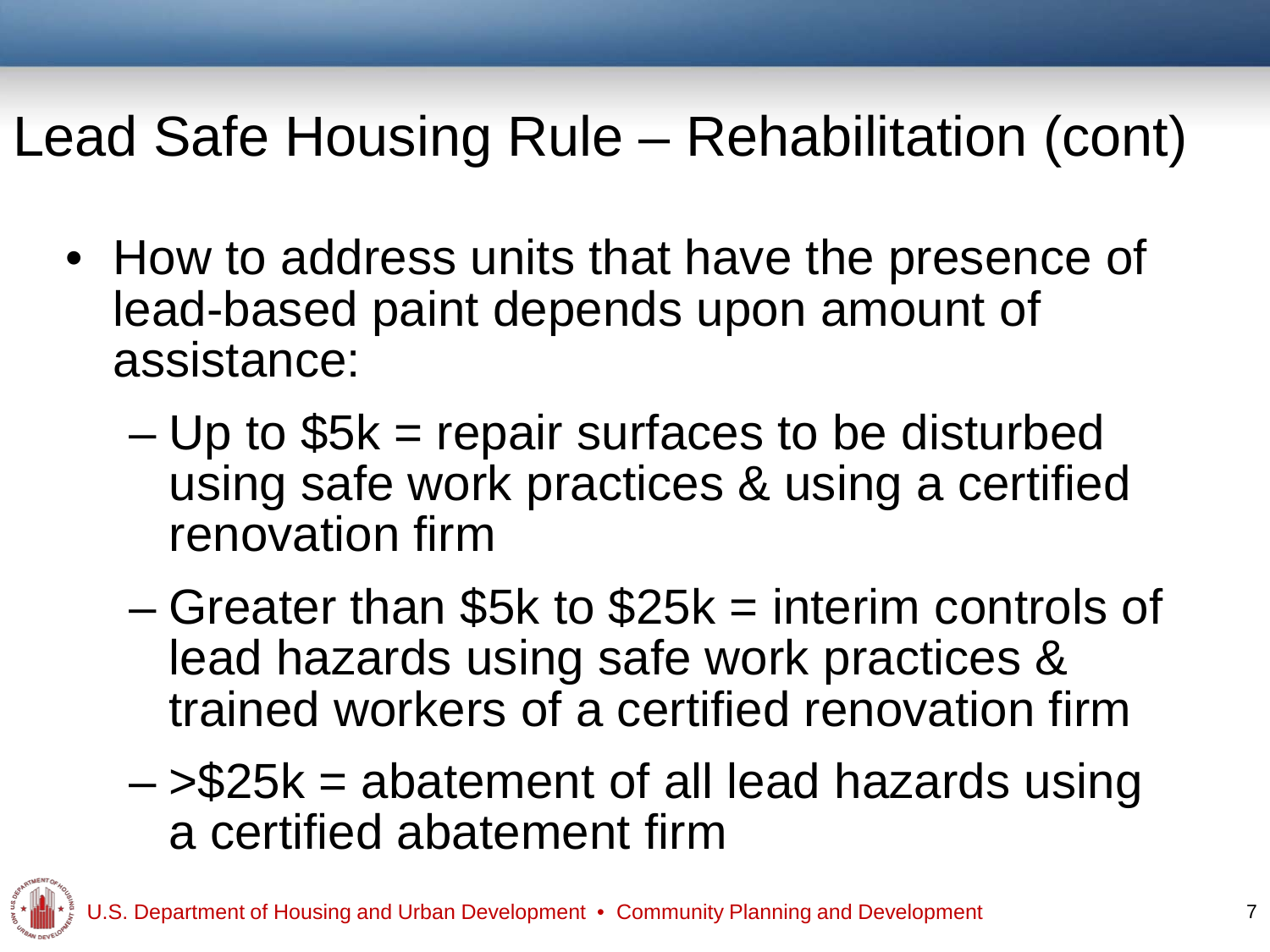#### Lead Safe Housing Rule - Rehabilitation (cont)

- Clearance must also be performed
	- Clearance must be performed by a certified risk assessor or lead inspector
	- Clearance must be passed before work area can be reoccupied
	- Provide Notice of Lead Hazard Reduction to property owner within 15 days of clearance test
	- Recommend not paying final payment to contractor before unit has passed clearance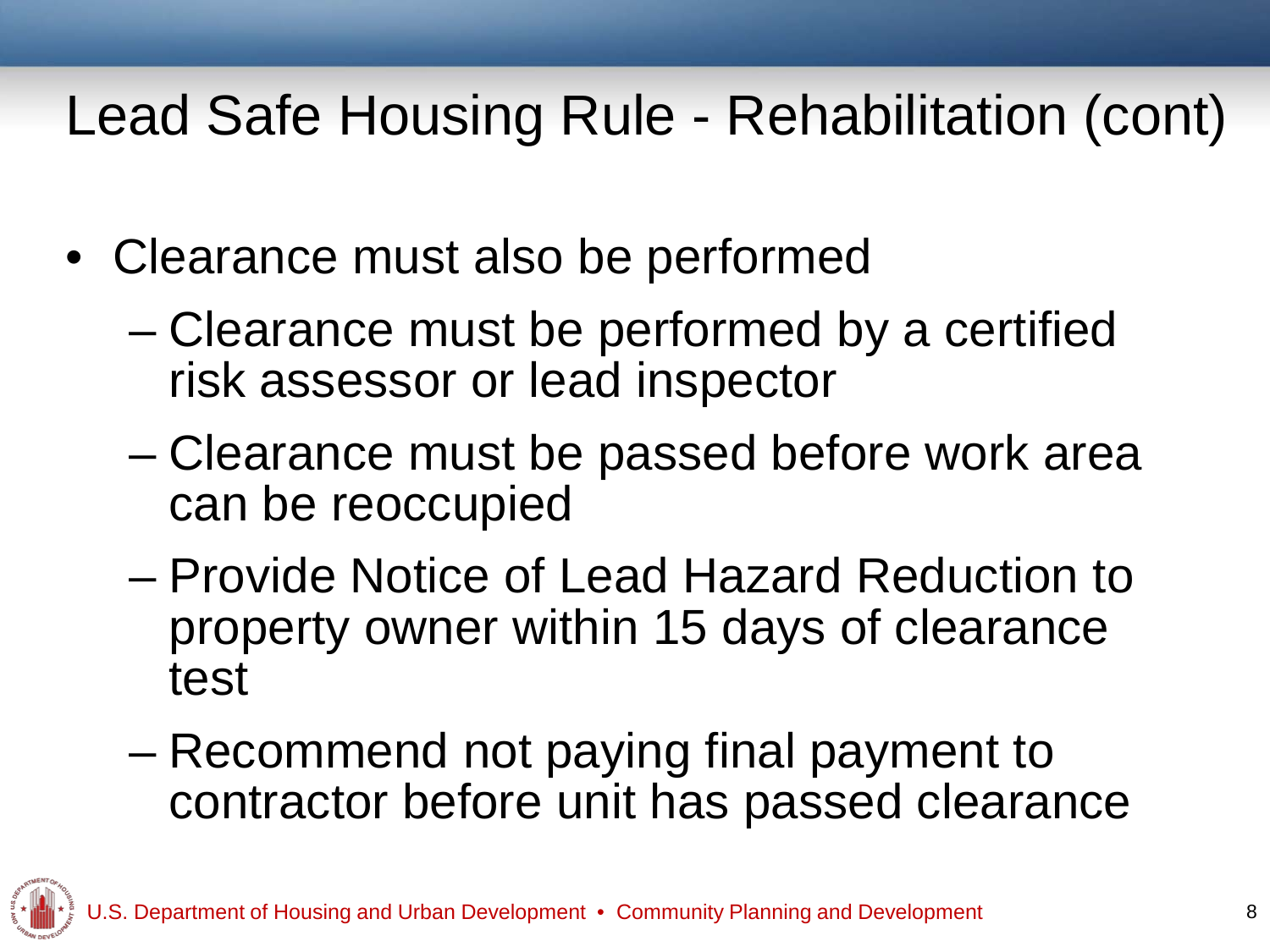# Lead Safe Housing Rule - Acquisition

- Homeownership programs funded by: – NSP, HOME and CDBG
- Potential homeownership assistance programs:
	- Downpayment assistance
	- Closing cost assistance
	- Loan guarantee
	- PMI assistance
	- Subsidized interest rates
	- Finance acquisition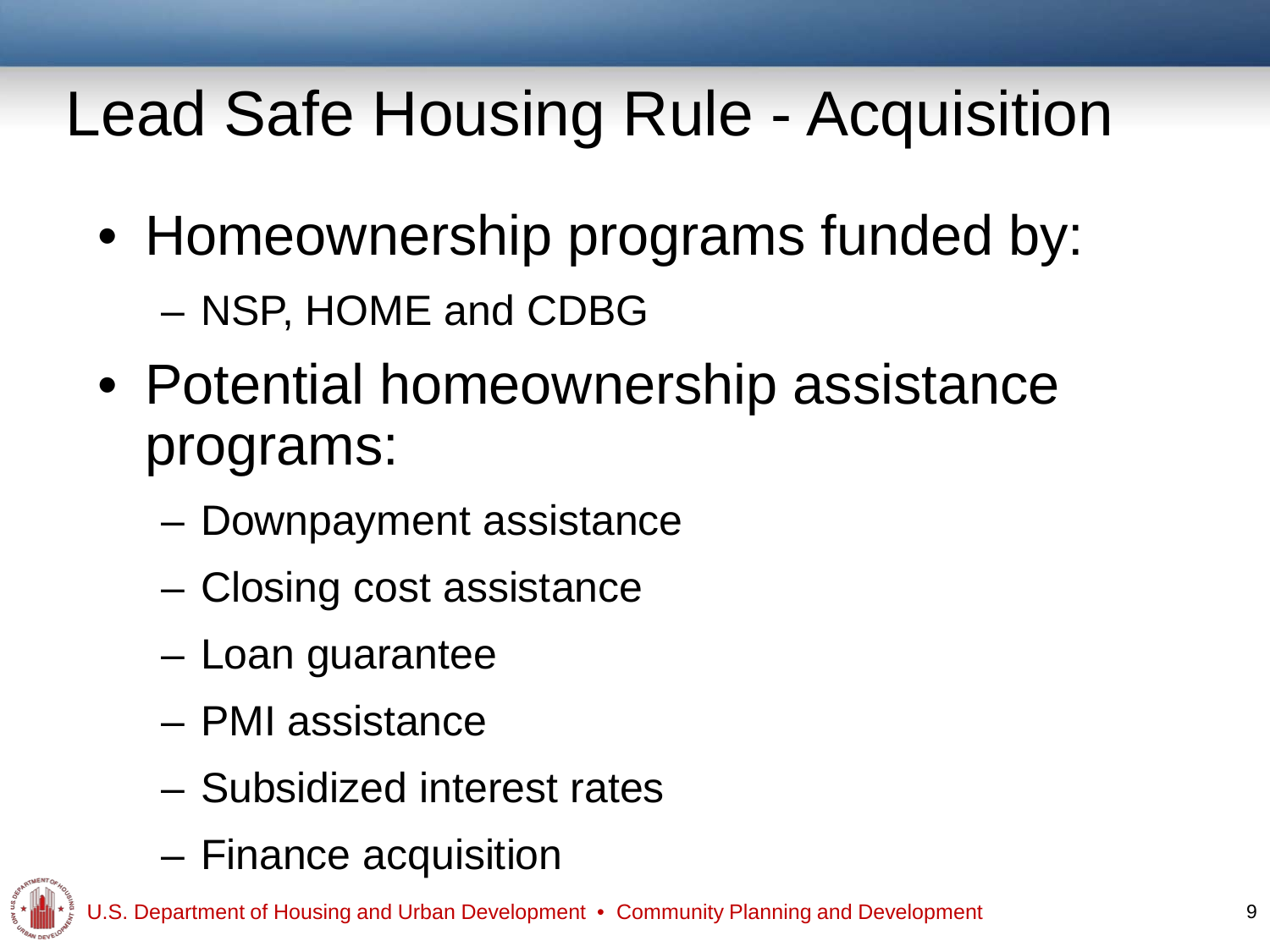# Lead Safe Housing Rule – Acquisition (cont)

• Evaluation:

Visual assessment for deteriorated paint in assisted units built prior to 1978 by trained personal

- Notification:
	- Document receipt of the lead-based paint pamphlet
	- Seller to provide disclosure statement
- Hazard Reduction
	- Paint stabilization
	- Clearance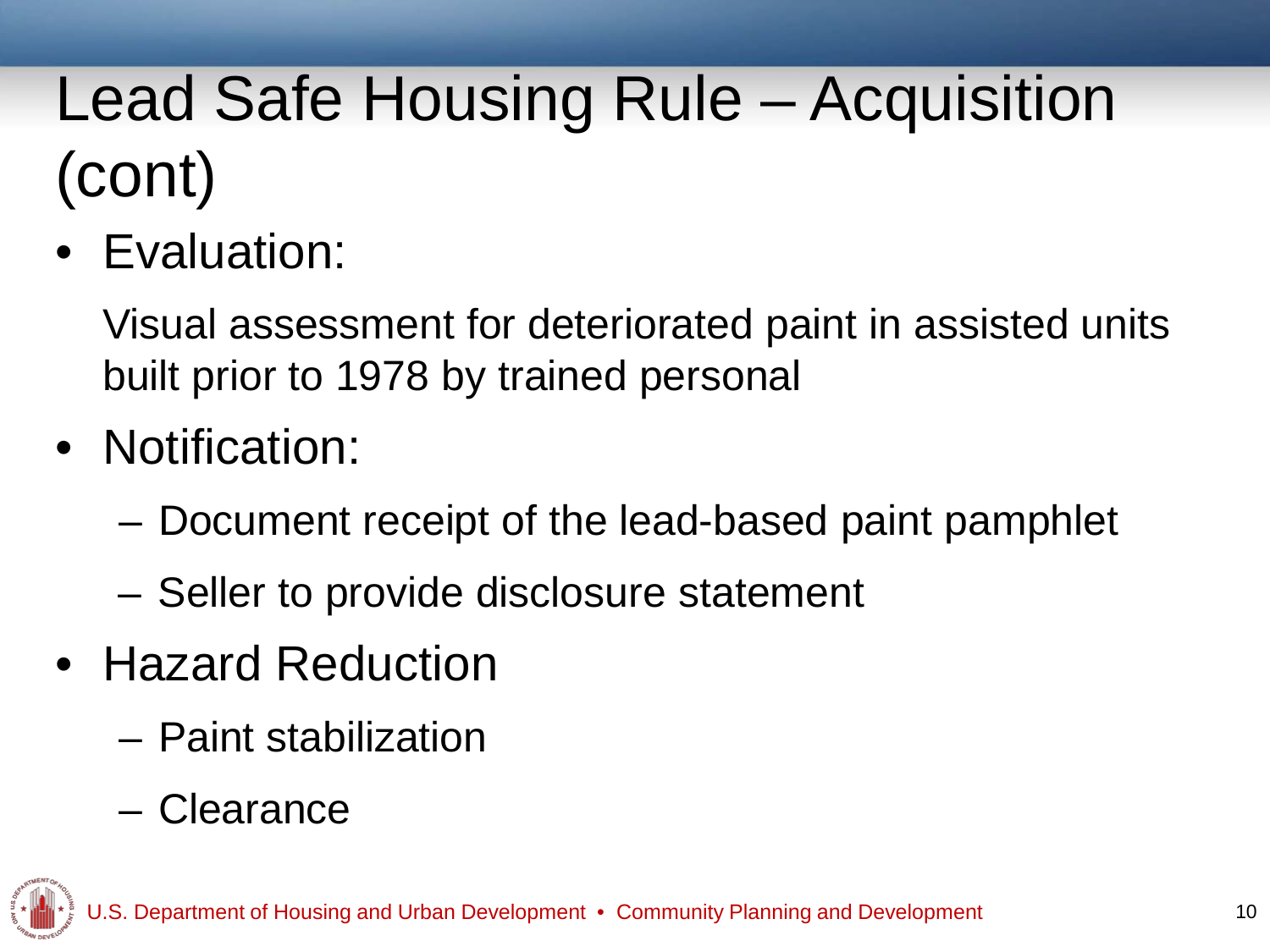# Lead Safe Housing Rule – Key **Exemptions**

- Key exemptions from the Lead-Safe Housing Rule: 24 CFR 35.115
	- Post 1977 units
	- Rehabilitation that does not disturb a painted surface
	- Demolition of unoccupied units
	- Housing designated exclusively for the elderly or disabled (Interpretive Guidance J24)
	- 0 bedroom units
	- Residential properties where lead based paint is not present or has been removed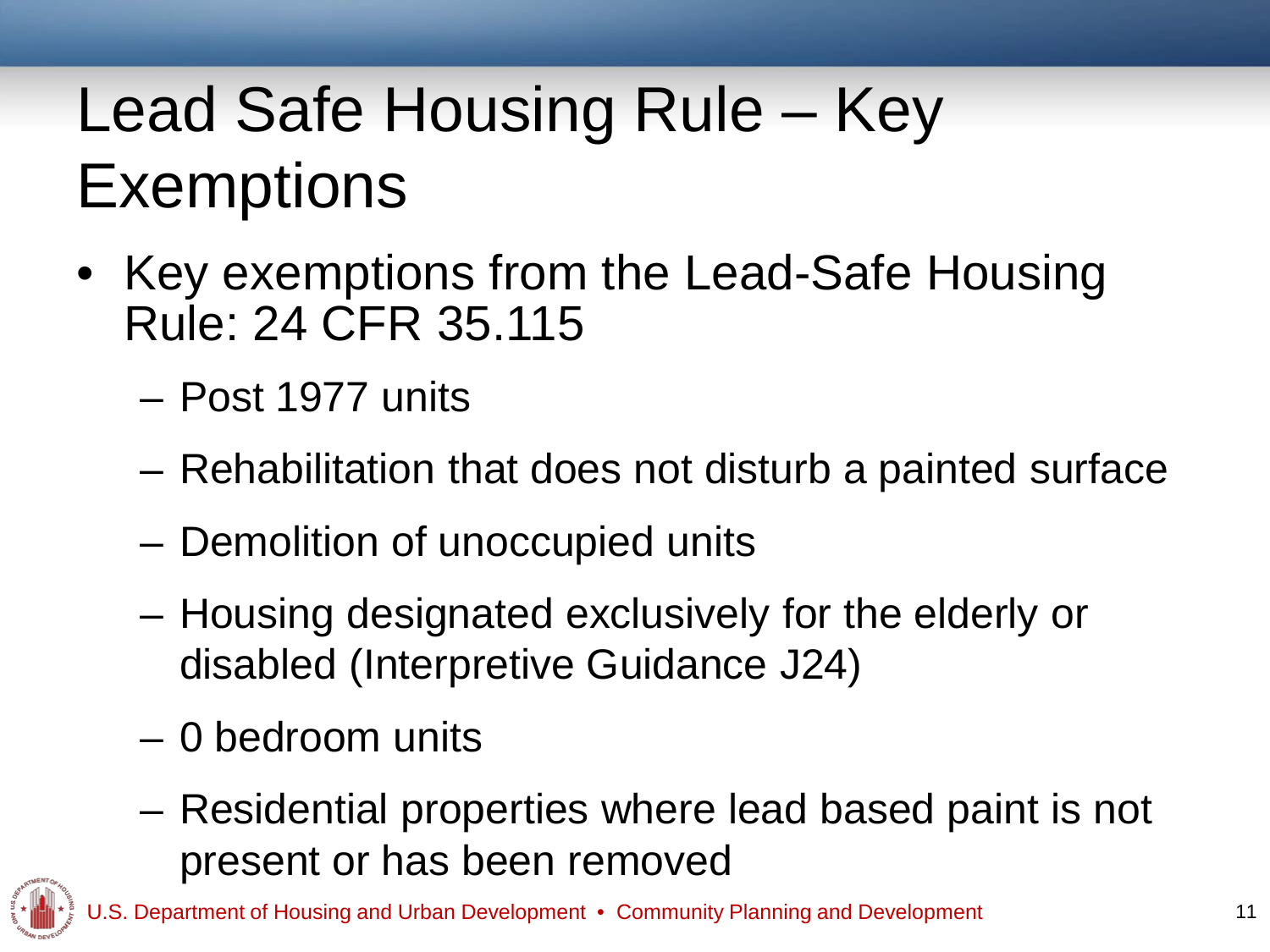# Lead Safe Housing Rule – Limited Exceptions (cont)

- Limited exceptions from specific requirements:
	- "De minimis" (35.1350; Interpretive Guidance J7, J8, R17)
	- Unit listed on National Register of Historic Places – qualifies, if requested by state housing preservation office (SHPO), using interim controls rather than abatement (35.115)

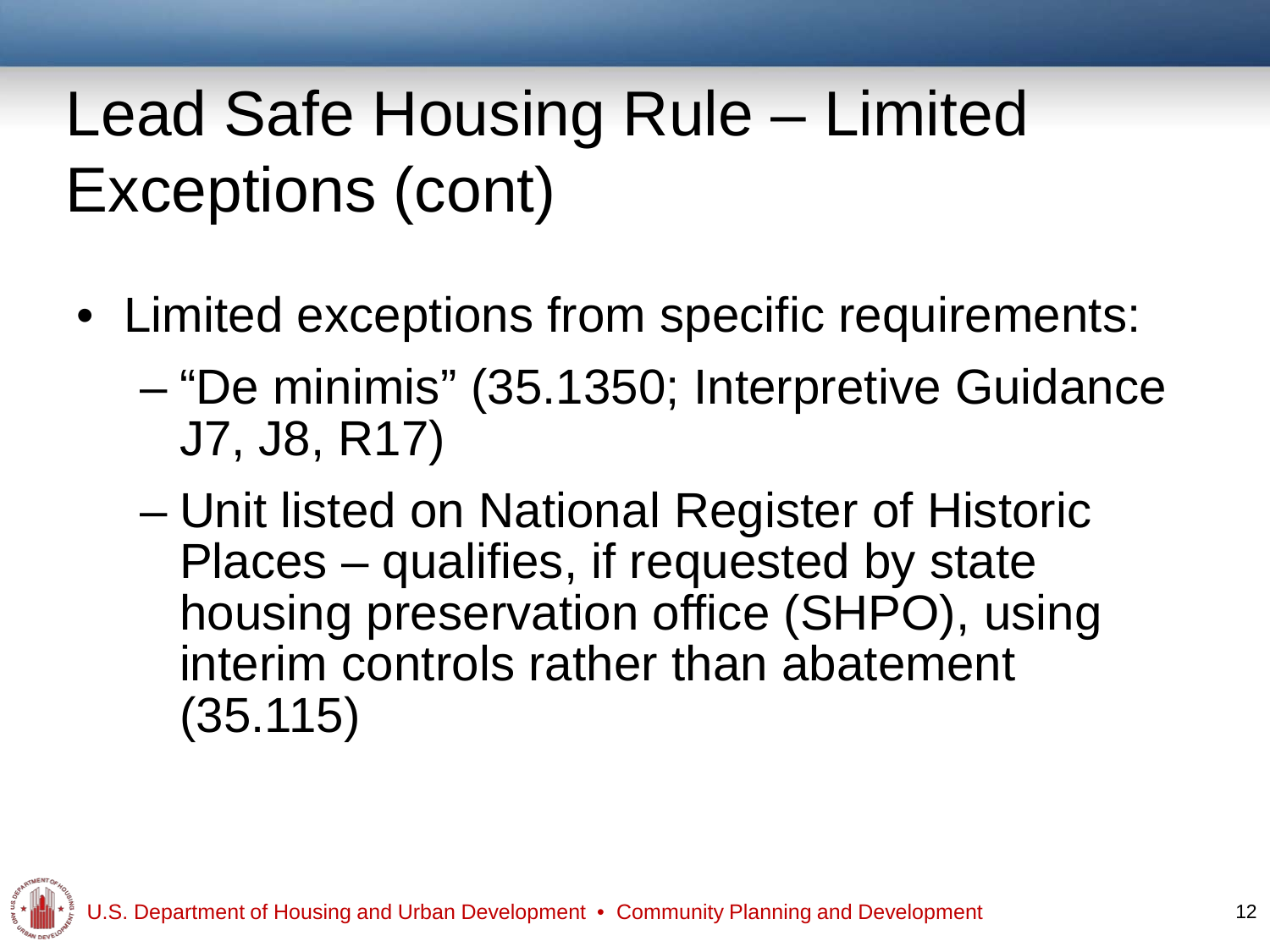#### The Lead Disclosure Rule

- Must provide to homebuyer/tenant:
	- EPA-Approved Lead Hazard Pamphlet
	- Known info concerning lead-based paint/hazards
	- Any records/reports on lead-based paint/hazards
	- Lead Disclosure Form for homebuyer/tenant signature
	- Purchaser has 10-day period to conduct paint inspection/risk assessment

of Housing and Urban Development • Community Planning and Development 13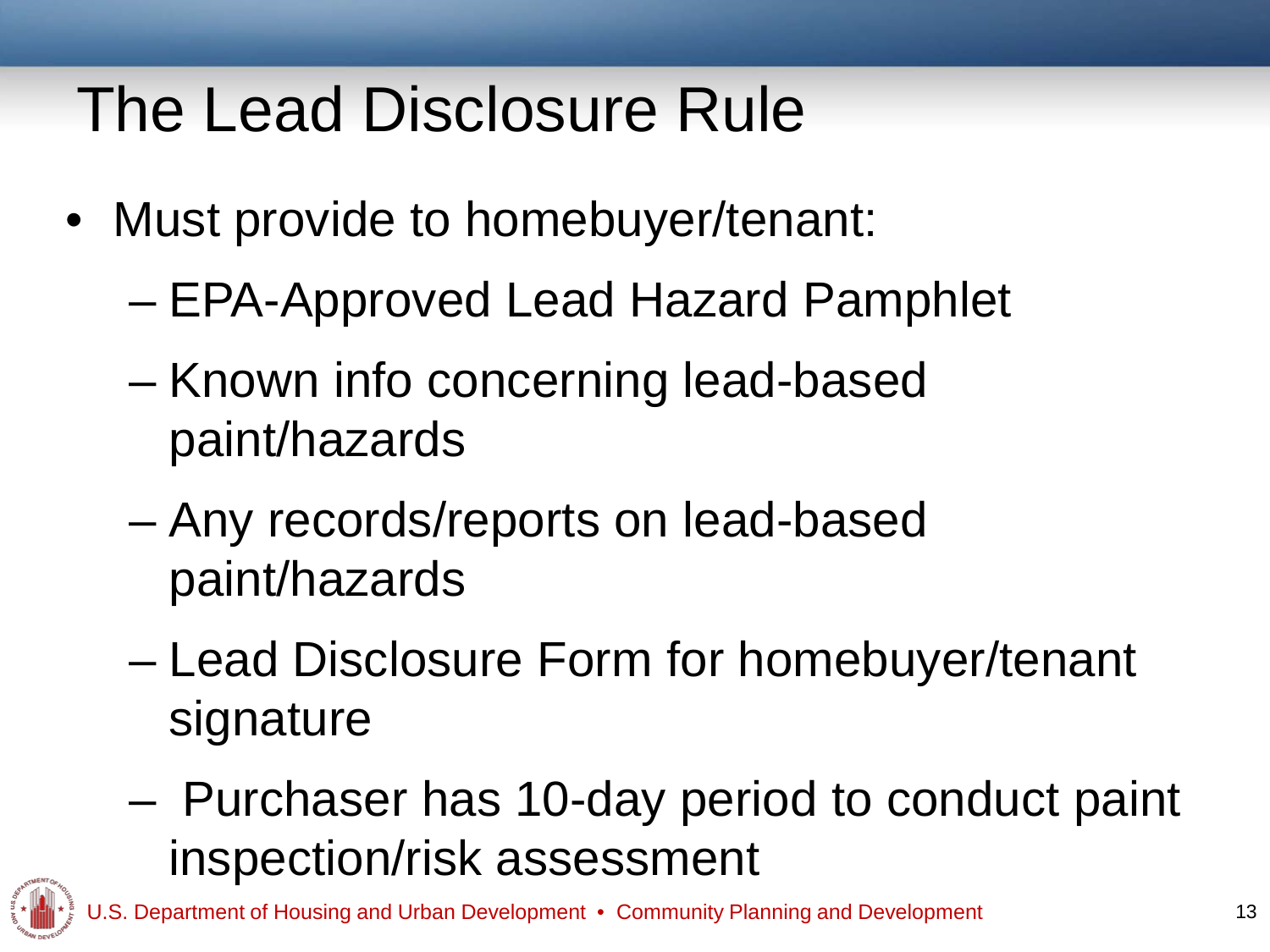# Renovation, Repair and Paint (RRP) Rule

- Published by EPA on April 22, 2008 requiring use of lead safe work practices and other actions to prevent lead poisoning
- Effective April 22, 2010:
	- Applies to contractors performing renovation, repair and painting projects that disturb painted surfaces in homes and child-occupied facilities built before 1978
	- Contractors must be certified and must follow specific work practices to prevent lead contamination

Housing and Urban Development • Community Planning and Development 14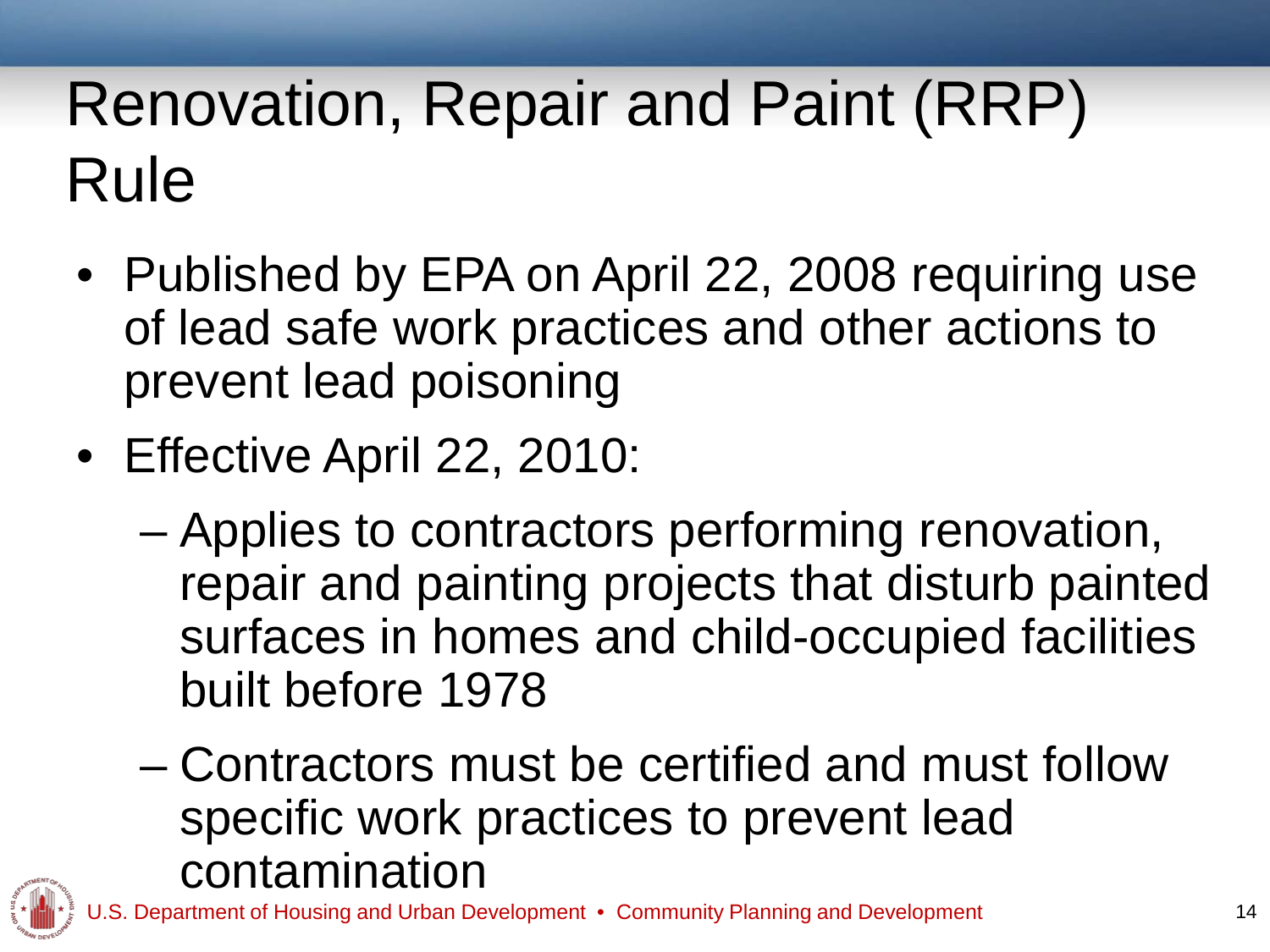# Differences between Lead Safe Housing Rule and RRP

- Overall in housing activities, LSHR will be more stringent than RRP
- LSHR requires clearance examination, RRP requires cleaning verification
- RRP covers non-residential child occupied facilities, which are not covered in LSHR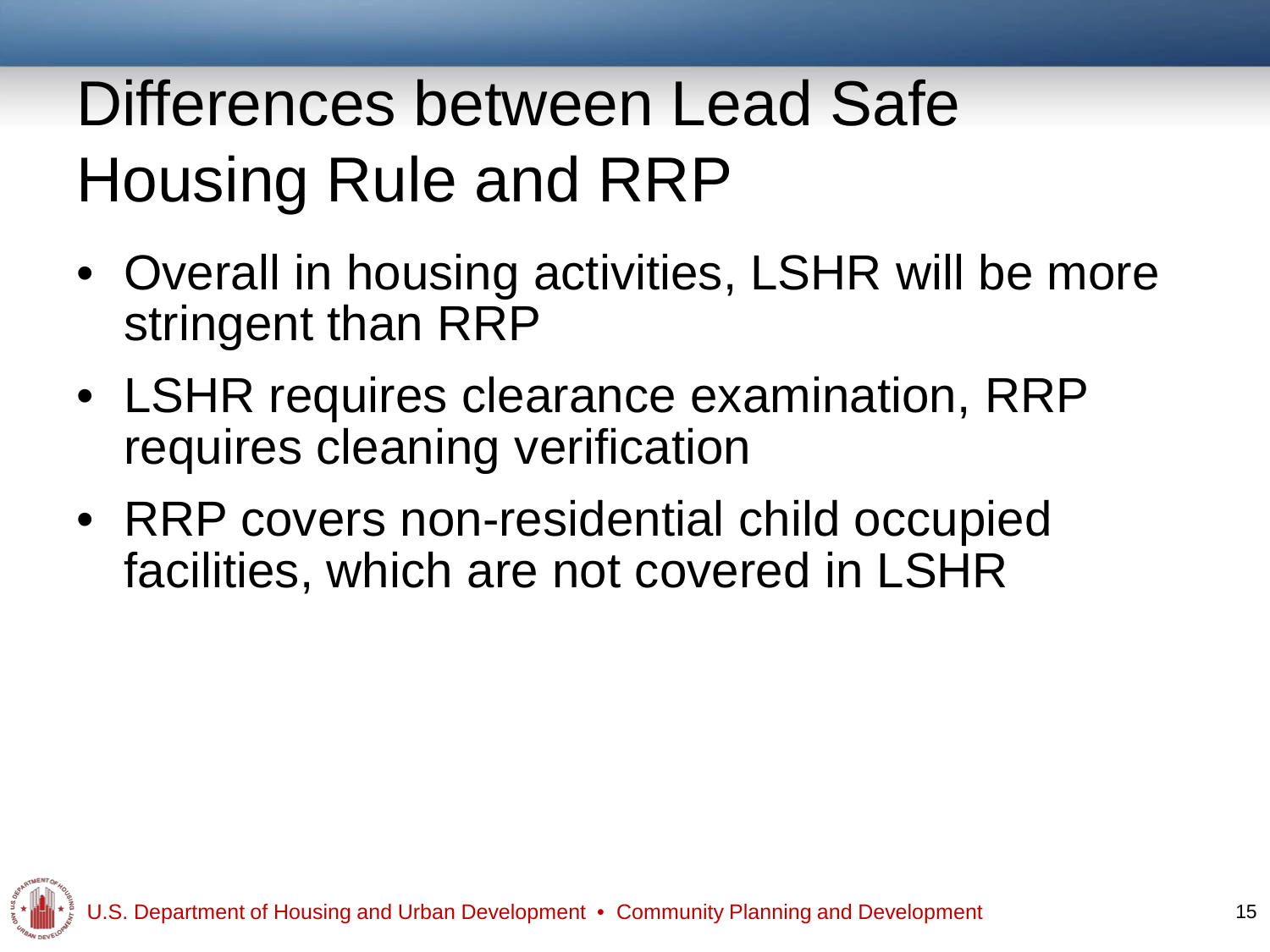#### The RRP Rule: Firm Certification

- Renovations must be performed by certified firms, using certified renovators and other trained workers
- To become certified, firms must submit an application, and pay a fee, to EPA or an EPA authorized state
- Certifications are good for 5 years
- EPA certification allows the firm to perform renovations in any non-authorized state or Indian tribal area
- As of today, 8 states are authorized of Housing and Urban Development • Community Planning and Development 16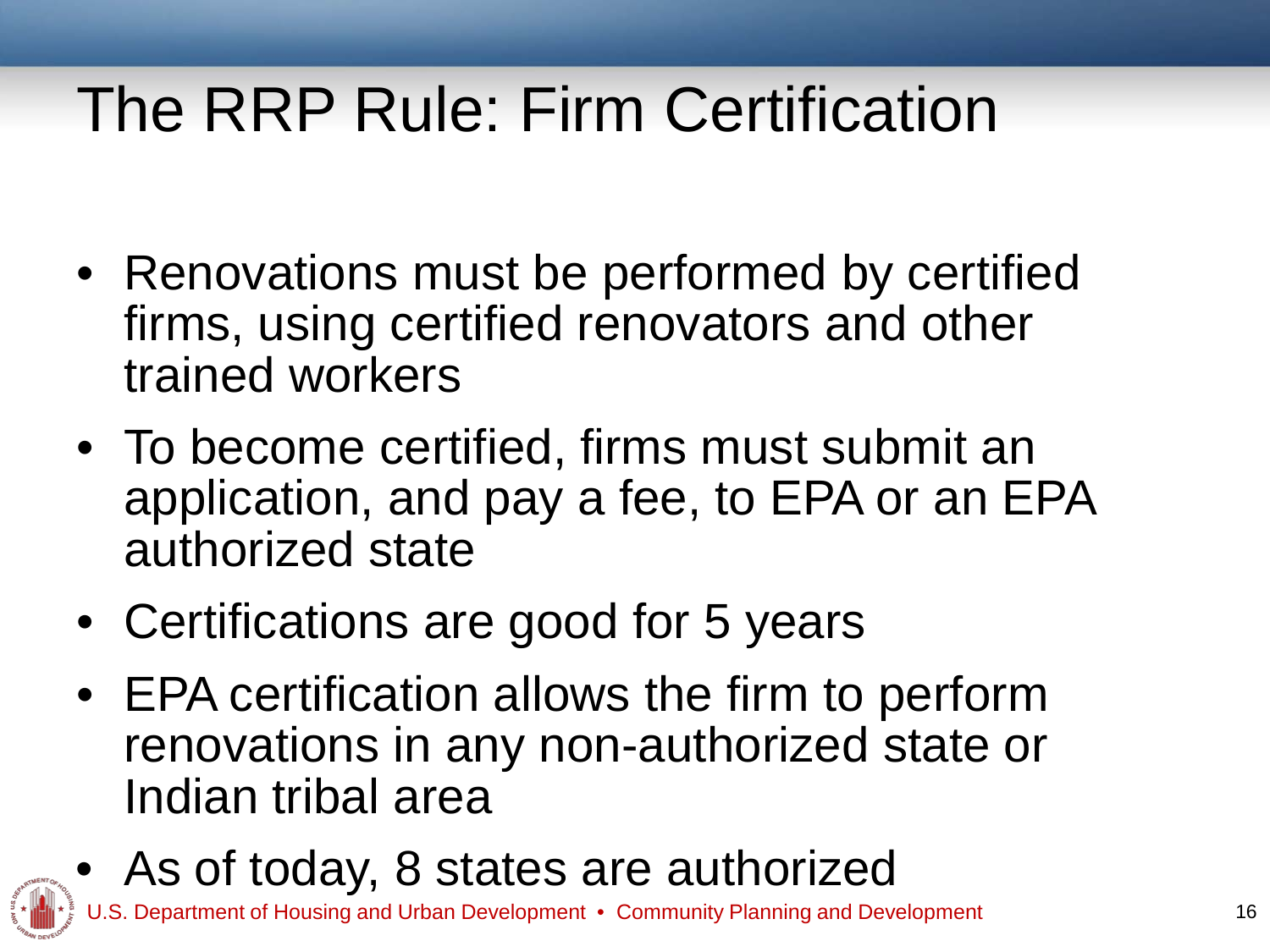#### The RRP Rule: Firm Responsibilities

- Ensure overall compliance with the RRP Rule
- Ensure that all renovation personnel are certified renovators or have been trained on-the-job by certified renovators
- Assign a certified renovator to supervise all jobs
- Meet pre-renovation education requirements
- Meet recordkeeping and notification requirements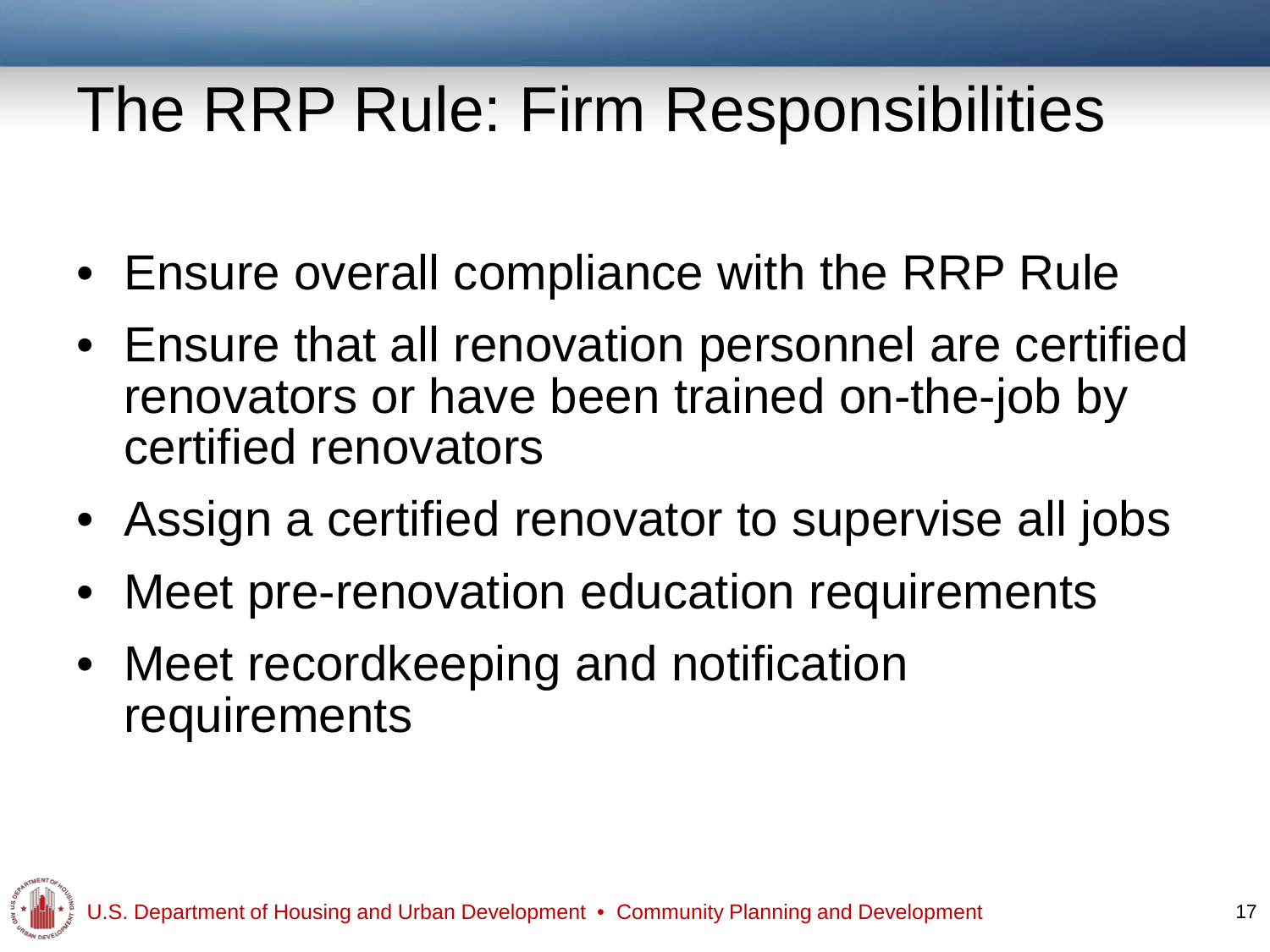#### The RRP Rule: Individual Certification

- To become a certified renovator, an individual must take an EPA-approved 8-hour training course from an EPA-accredited training provider
- The course completion certificate serves to certify renovators (no application to EPA is required)
- If a worker has passed one of the EPA recognized HUD approved lead safe work practices course, only the 4 hour certified renovator refresher training is required
- Certified renovator refresher training is required every 5 years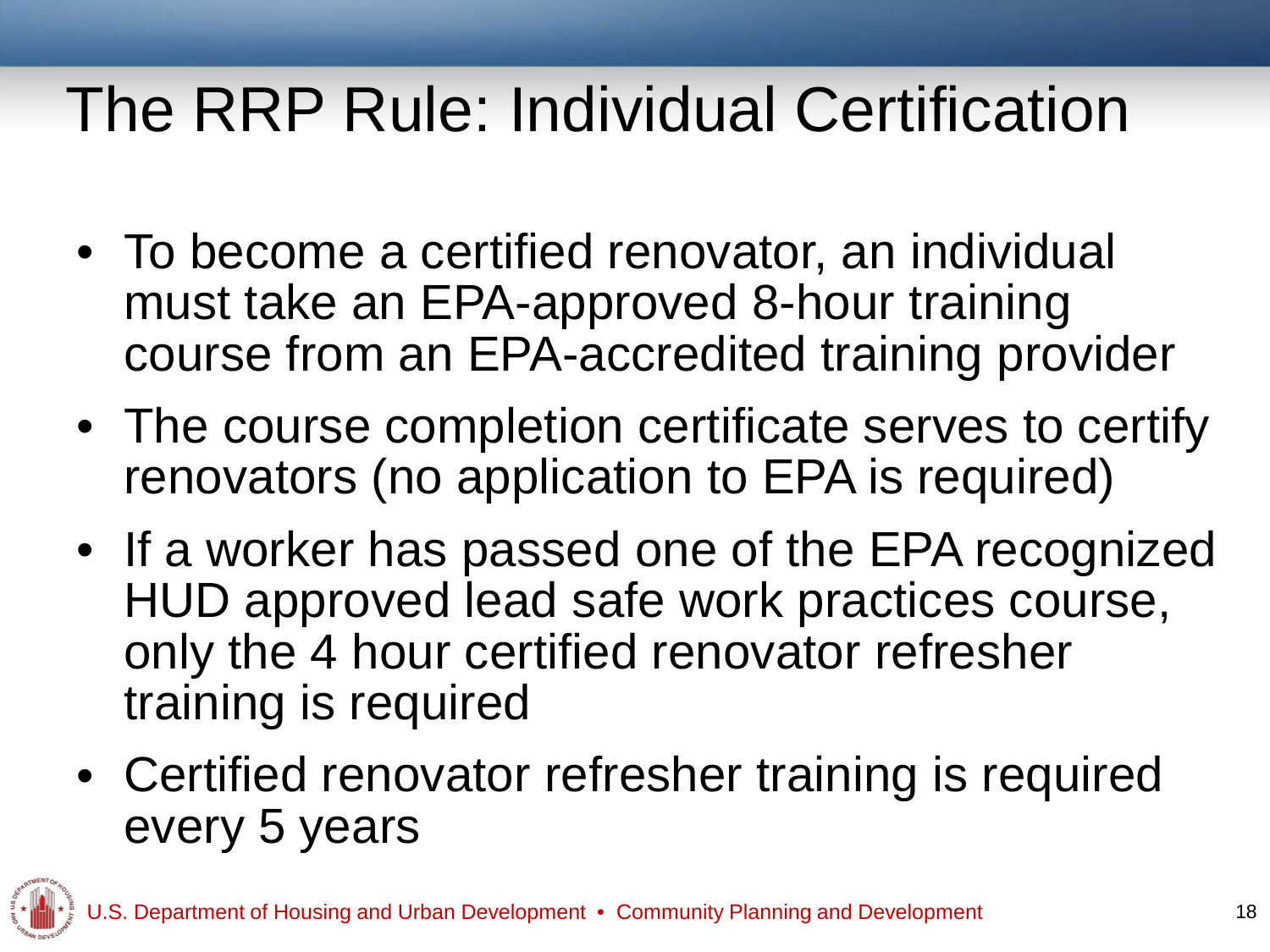# The RRP Rule: Individual Certification (cont)

- In general, for work that is not in HUD-assisted housing, workers do not need to be certified as long as they are properly trained
- Workers do not need certification so long as onthe-job training is received from a certified renovator and the work is not HUD-regulated

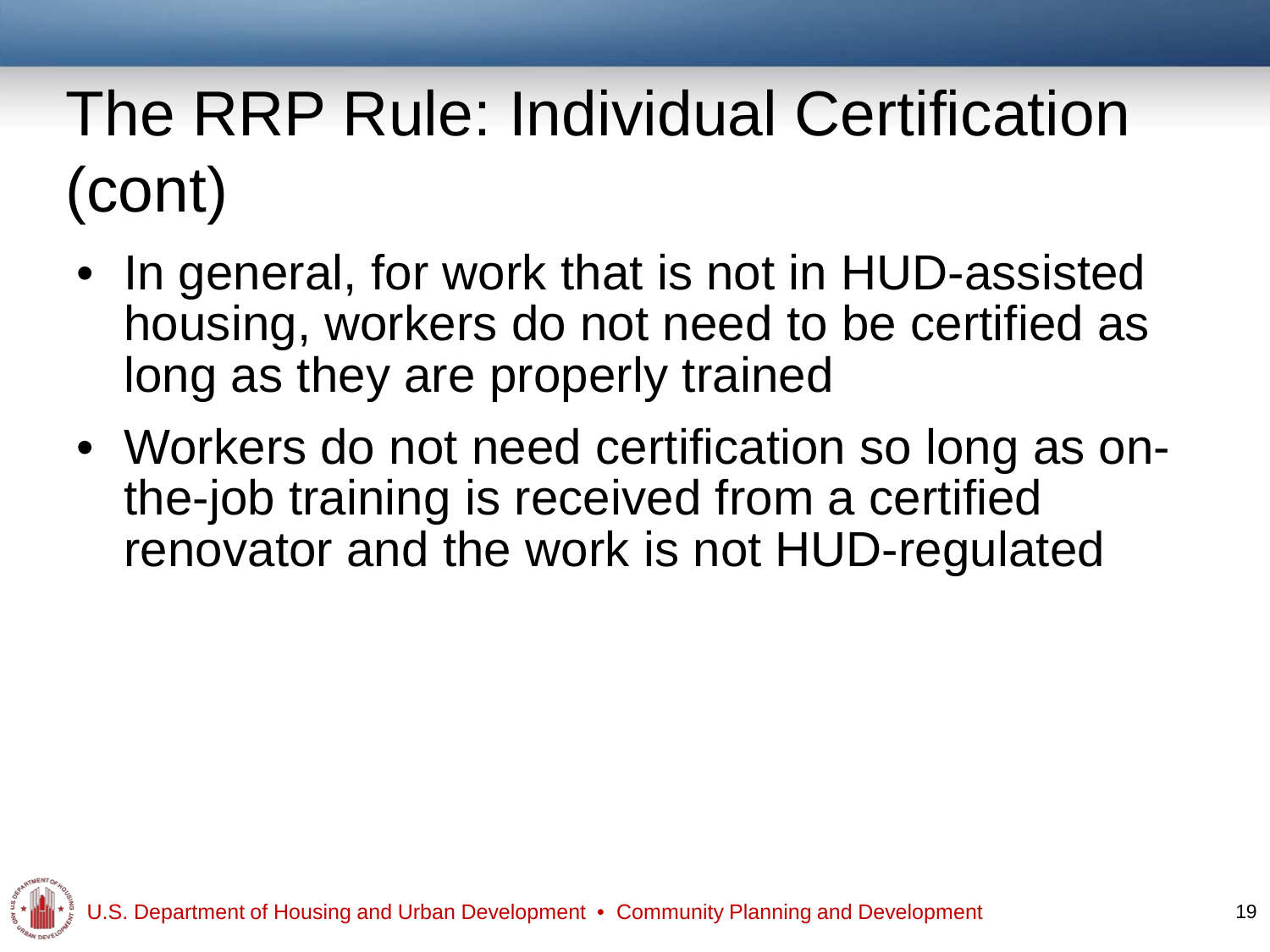# The RRP Rule: Certified Renovator **Responsibilities**

- Perform work and direct lead-safe work practices
- Provide project-specific on-the-job training to non-certified workers
- Keep a copy of the initial and/or refresher training certificates onsite
- Use EPA-recognized spot test kits to identify lead-based paint (non-residential child-occupied facilities)

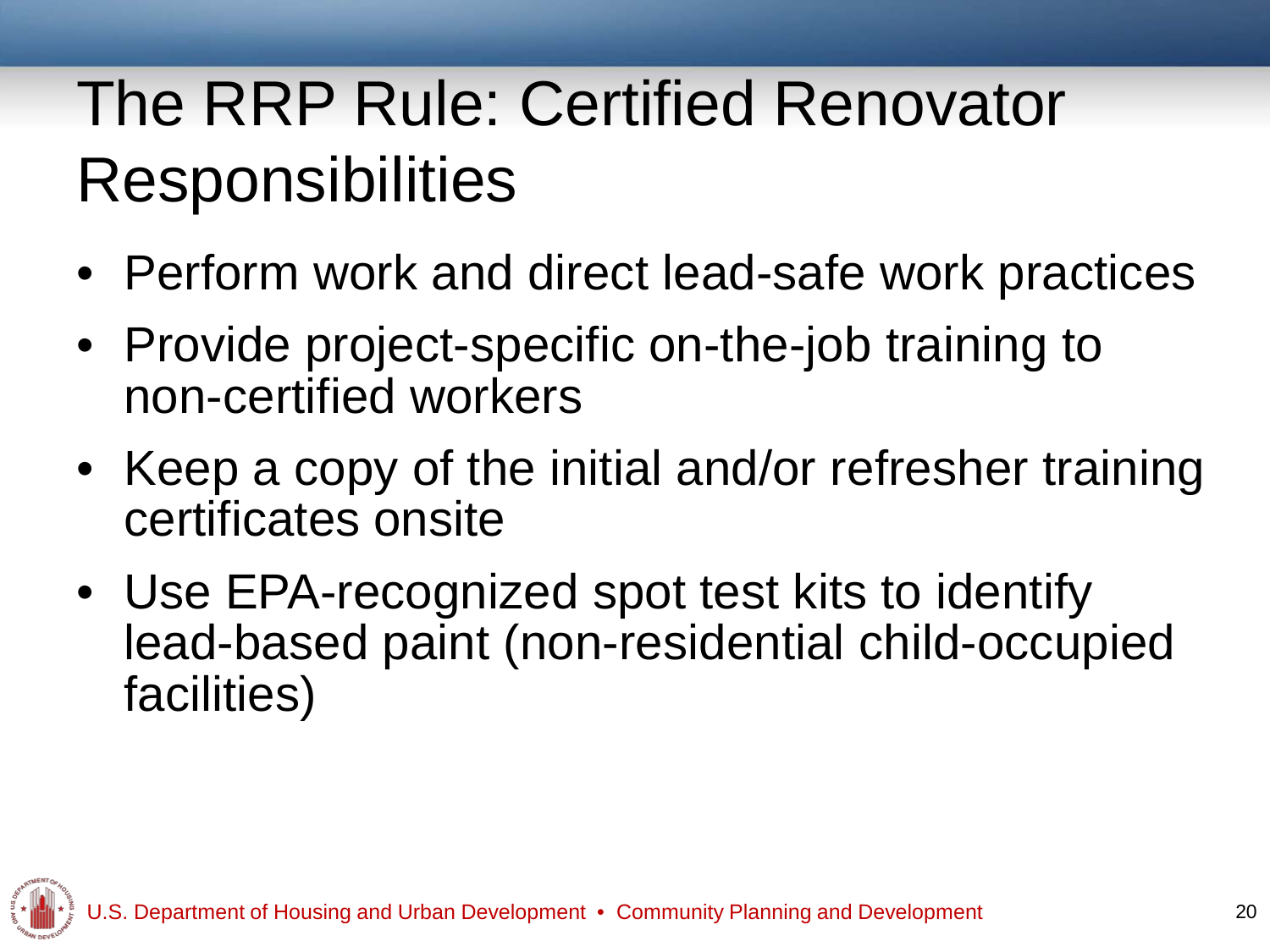## The RRP Rule: Certified Renovator Responsibilities (cont)

- Be physically present while posting signs, containing work areas, and cleaning work areas
- Be available by telephone when off-site
- Maintain the containment to keep dust and debris within the work area
- Perform the cleaning verification procedure
- Prepare and maintain required records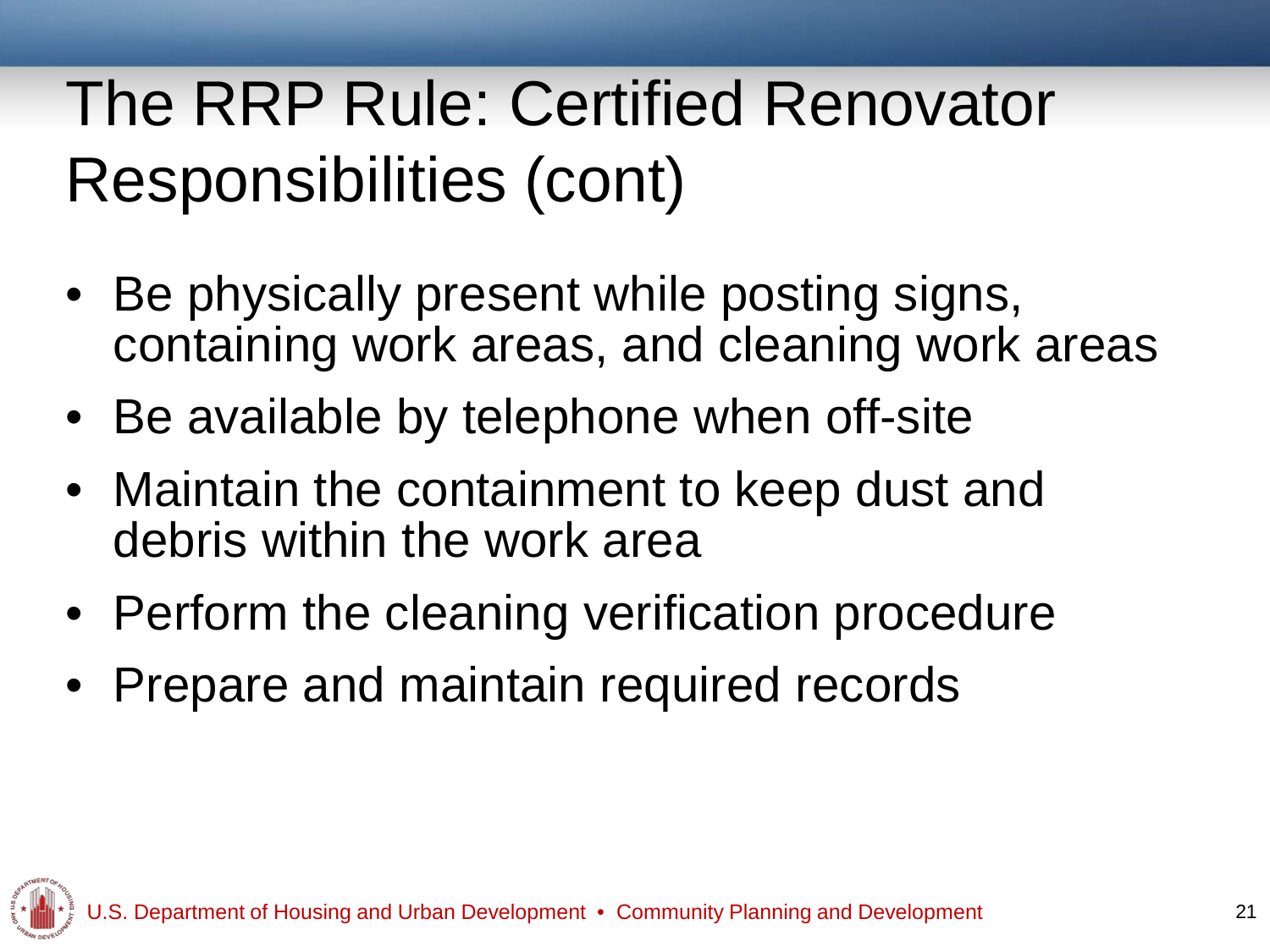## Proposed RRP Regulatory Changes

- May apply to public and commercial buildings
- Projects that create large amounts of dust and debris may be required to have clearance exams

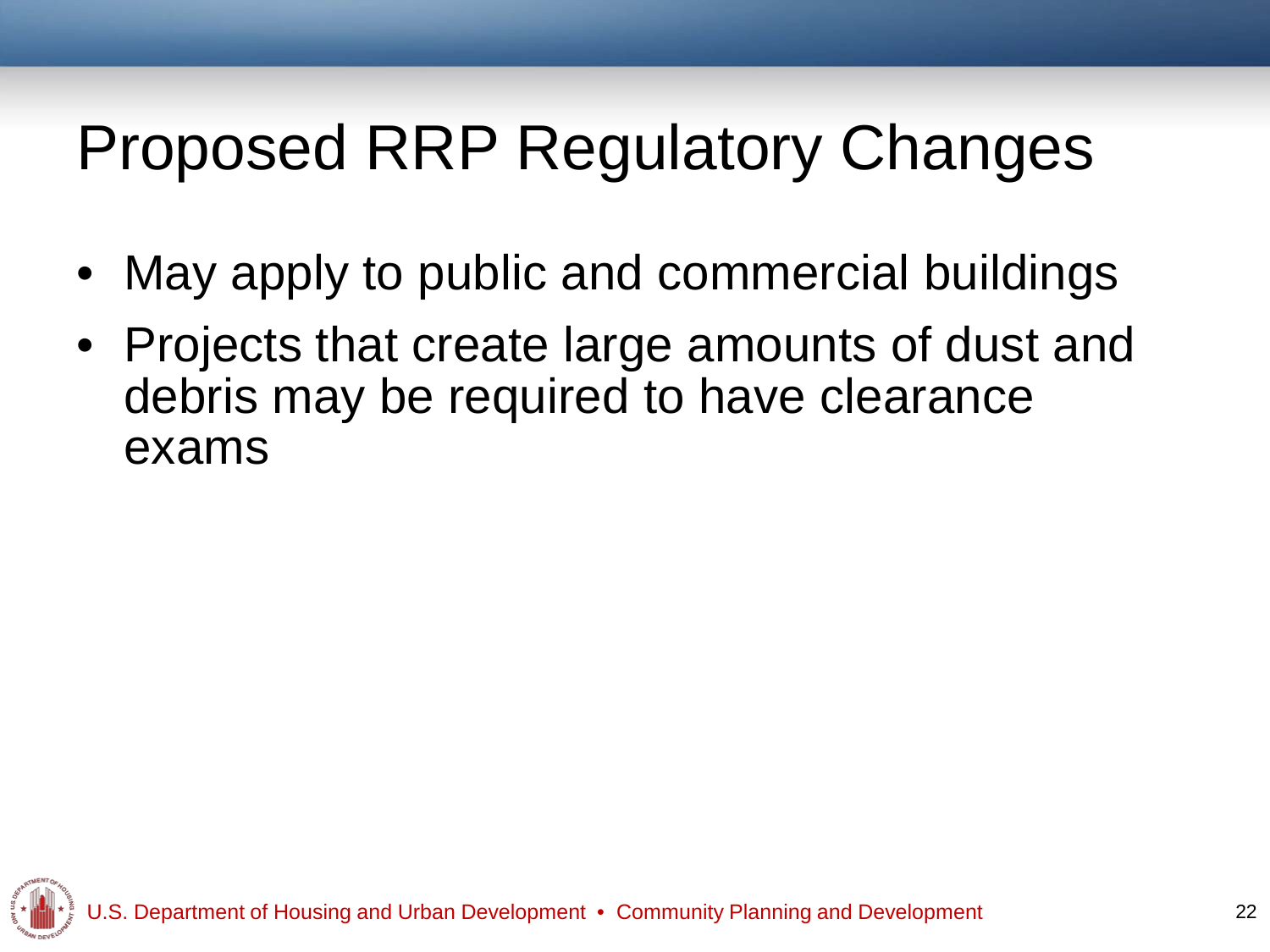### Know the EPA and HUD Rules!





To obtain a copy of the regulations contact the National Lead Information Center at 1-800-424-LEAD

You may also download the rules and other information from the following websites:

- www.epa.gov/lead
- www.hud.gov/offices/lead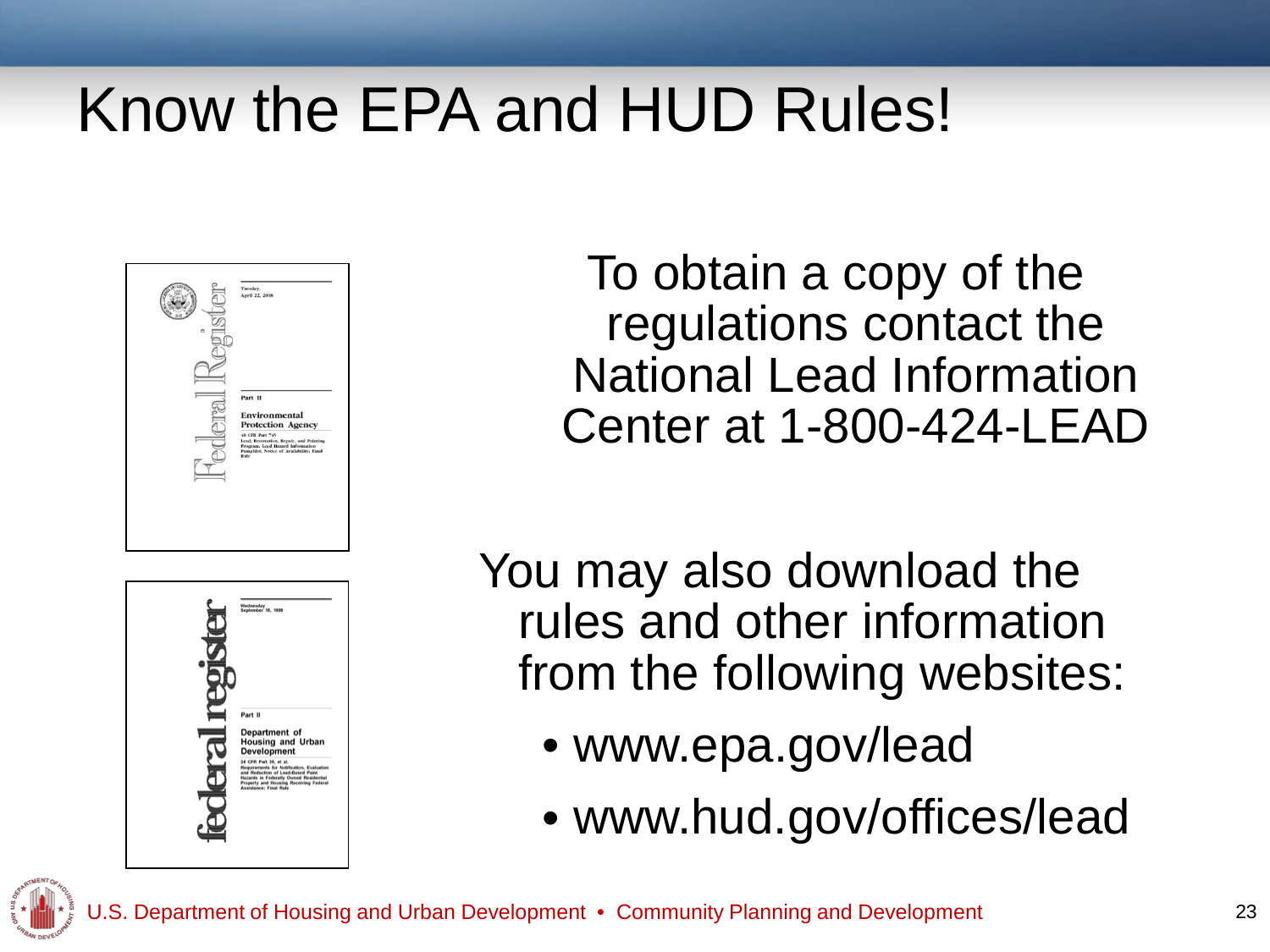# Common Issues/Solutions with Lead **Compliance**

- Difficulty finding certified renovation firms and accredited training firms
	- Use EPA RRP website search engine
	- Sponsor contractor training
	- Solicit contractors from neighboring jurisdictions
- Outdated policies and procedures
	- Review and update as necessary for state/federal rules
	- Include required forms and notifications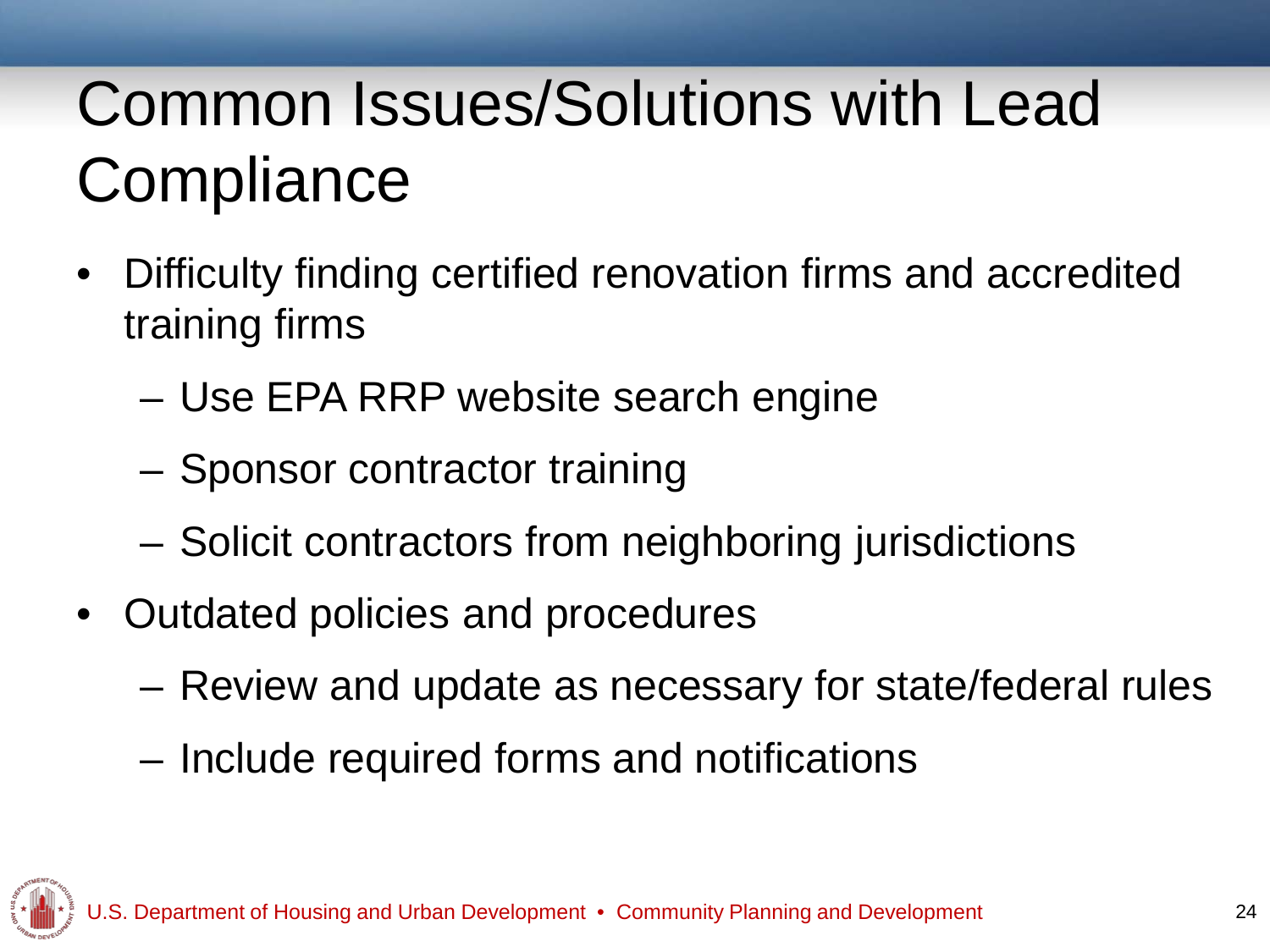# Common Issues/Solutions with Lead Compliance (cont)

- Inadequate oversight of clearance or cleaning verification in phased construction projects
- Missing or outdated guidance and policies in written agreements with subrecipients/developers/ contractors
	- Review and then update as necessary for state/federal rules
	- Include required forms and notifications
	- Require lead safe work practices and RRP (as applicable)
- If exempt activity, lack of documentation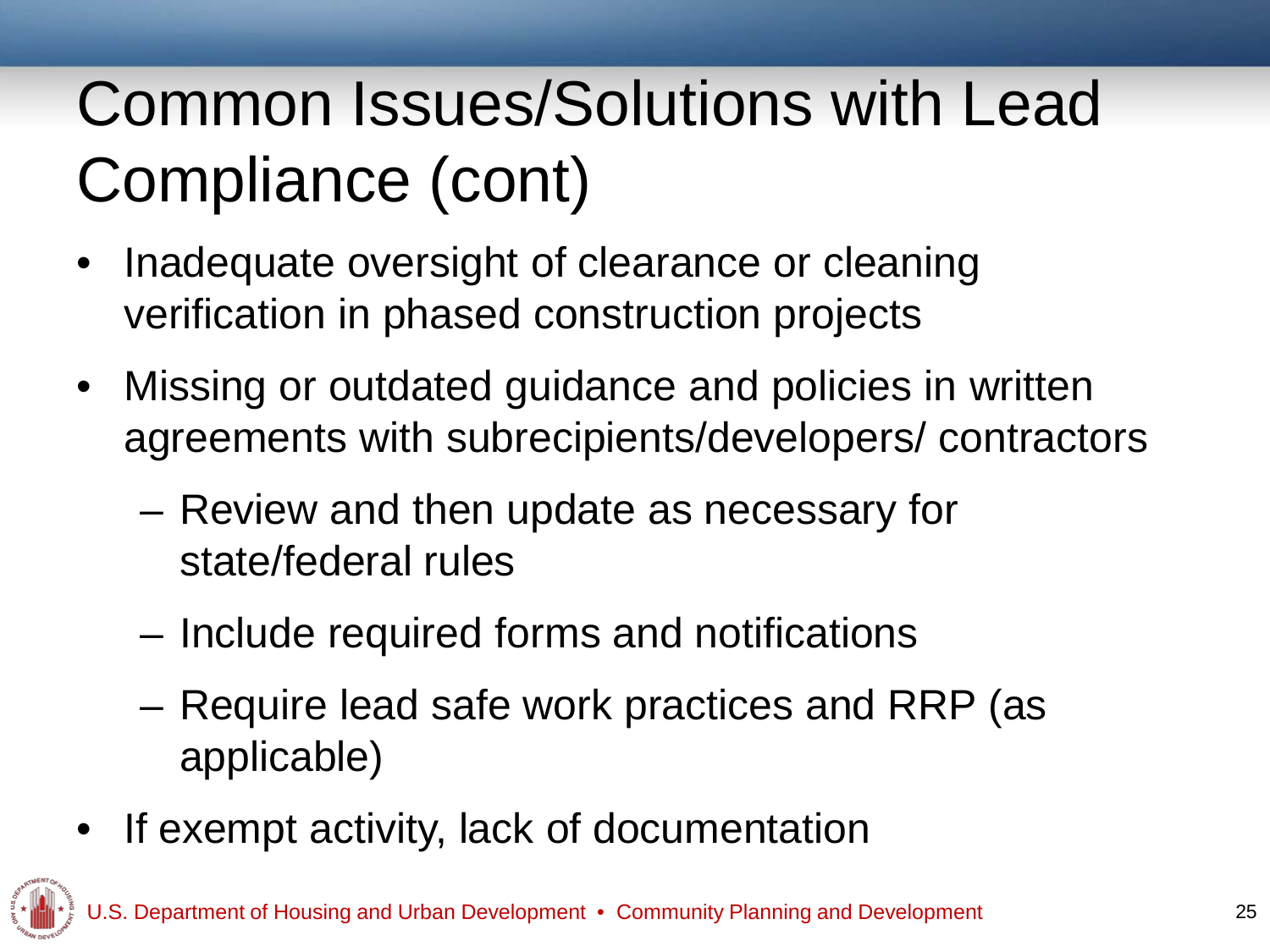# Common Issues/Solutions with Lead Compliance (cont)

- Lack of documentation, particularly notifications
	- Review files and populate with required notices, even if notification is late
- Inadequate ongoing lead based paint maintenance (as applicable)

– Check interim controls for failure

- Contractor fails clearance exam
	- Ensure contractor re-cleans and repeat clearance
	- Redo until passes clearance

Housing and Urban Development • Community Planning and Development 26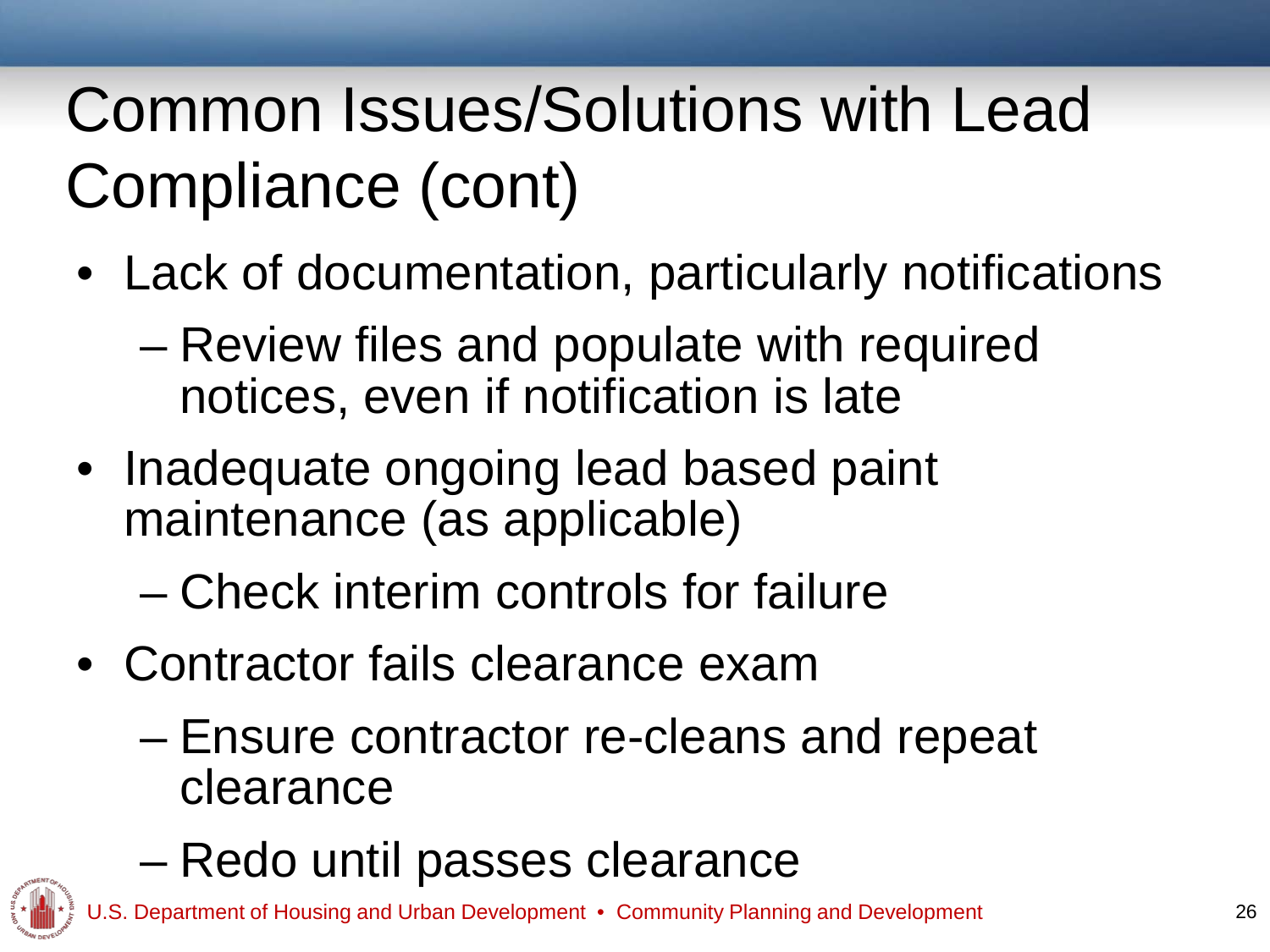#### Resources

- HUD NSP Website
	- hudnsphelp.info
- Office of Healthy Homes and Lead Hazard Control
	- www.hud.gov/offices/lead/
- EPA RRP Website (has links to search engines)
	- www.epa.gov/lead/pubs/renovation.htm
- National Lead Information Center
	- www.epa.gov/lead/pubs/nlic.htm
- HUD lead regulations hotline
	- lead.regulations@hud.gov